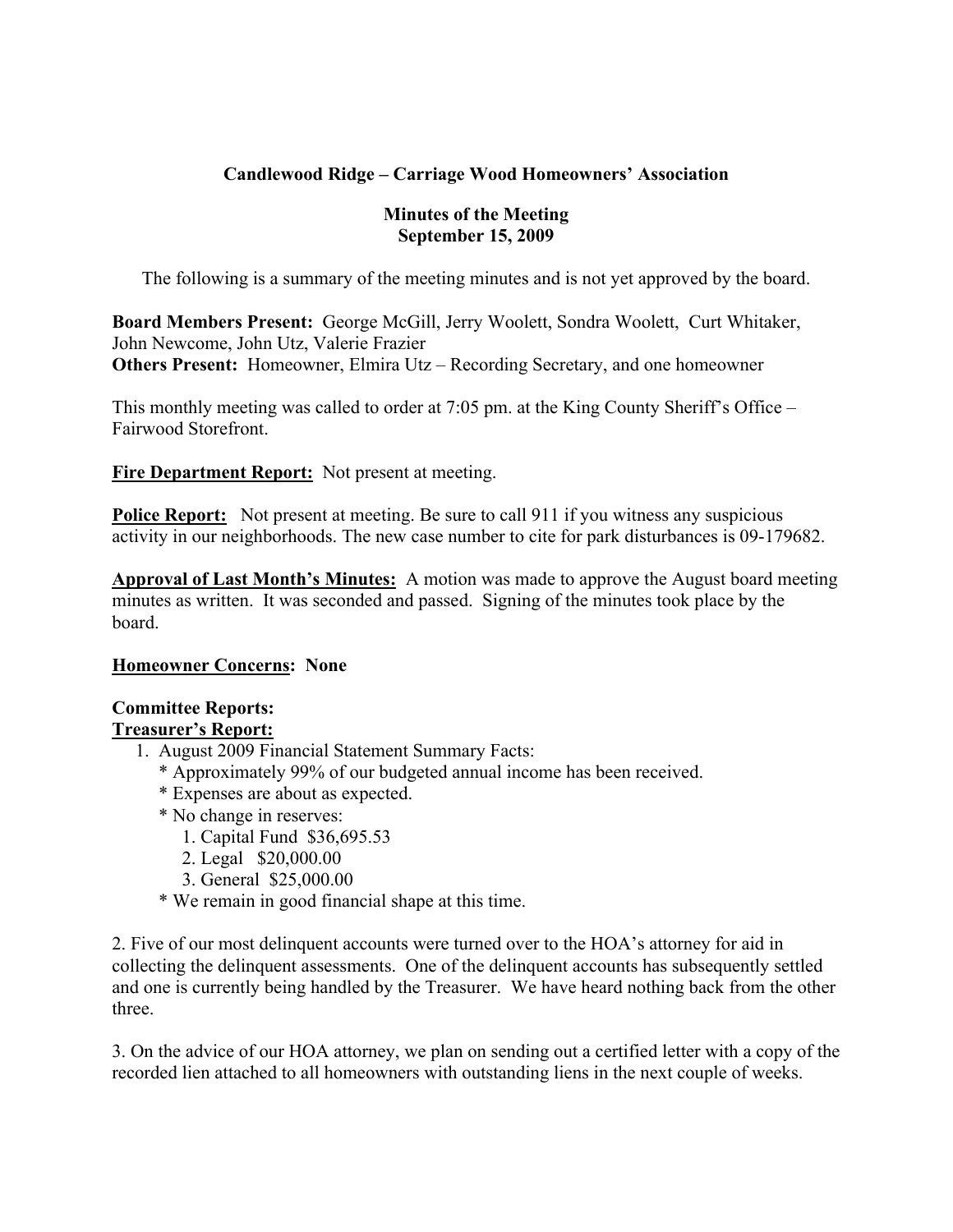4. Those that still owe 2009 dues assessments or are delinquent will be receiving statements around October 1, 2009.

#### **Architectural Report:**

 1. Fifteen ACC requests were submitted since the last meeting. Eight for paint, one for a shed, four for windows, and two for landscaping type projects.

2. Reminder - Our CC&Rs and Rules and Regulations clearly state that exterior projects such as roofs, painting, fencing, decks, major landscaping and patios require the submission and approval of an ACC request before commencing the project. The ACC has up to 30 days to respond to an ACC request but tries to respond much sooner than that. It is recommended that if a response to an ACC request has not been received within two weeks, the homeowner should contact the ACC Chairman via email at architecture@crcwhoa.org or by leaving a voice message at 425-738-8611. For emergency type repairs notify the ACC Chairman as indicated above and mention that it is an emergency type situation. Please do not contact the ACC chairman via a home phone number.

3. Please remember we do not accept ACC request forms via email. Please mail them to CR/CW HOA, PO Box 58397, Renton, WA 98058.

4. The HOA's policy/guidelines with regard to allowing additional driveways on the opposite side of a home from the originally installed driveway was discussed. It was pointed out that our Covenants and our Architectural Control R&R require the submittal and approval of an architectural control request form for all major landscaping projects, including the expansion or addition of driveways. It has been our policy that expanding a driveway can only occur on the same side of the house as the garage. Construction materials must be compatible with those used in similar projects in the community. Asphalt, dirt, or grass surfaces will not be allowed. When a hard surface is needed for traction to place authorized vehicles behind an approved fence on the opposite side of the house from the garage driveway, surfaces using turf block type construction which allows the grass to grow through the groves/holes and camouflages the surface may be approved on a case by case basis. These type surfaces are not to be used for general parking. It was also pointed out that our Vehicles R&R further specifies that an owner shall not park or store on his driveway outside his garage or on the street more than 4 standard vehicles at any one time, without the prior written permission of the Board of Directors.

#### **Common Areas Maintenance Report:**

1. Had Soos Creek W & S turn water off at Parks and CR Entrance – Canber will blow out lines next week.

2. King County finally has repaired the gate on the retention pond in CR.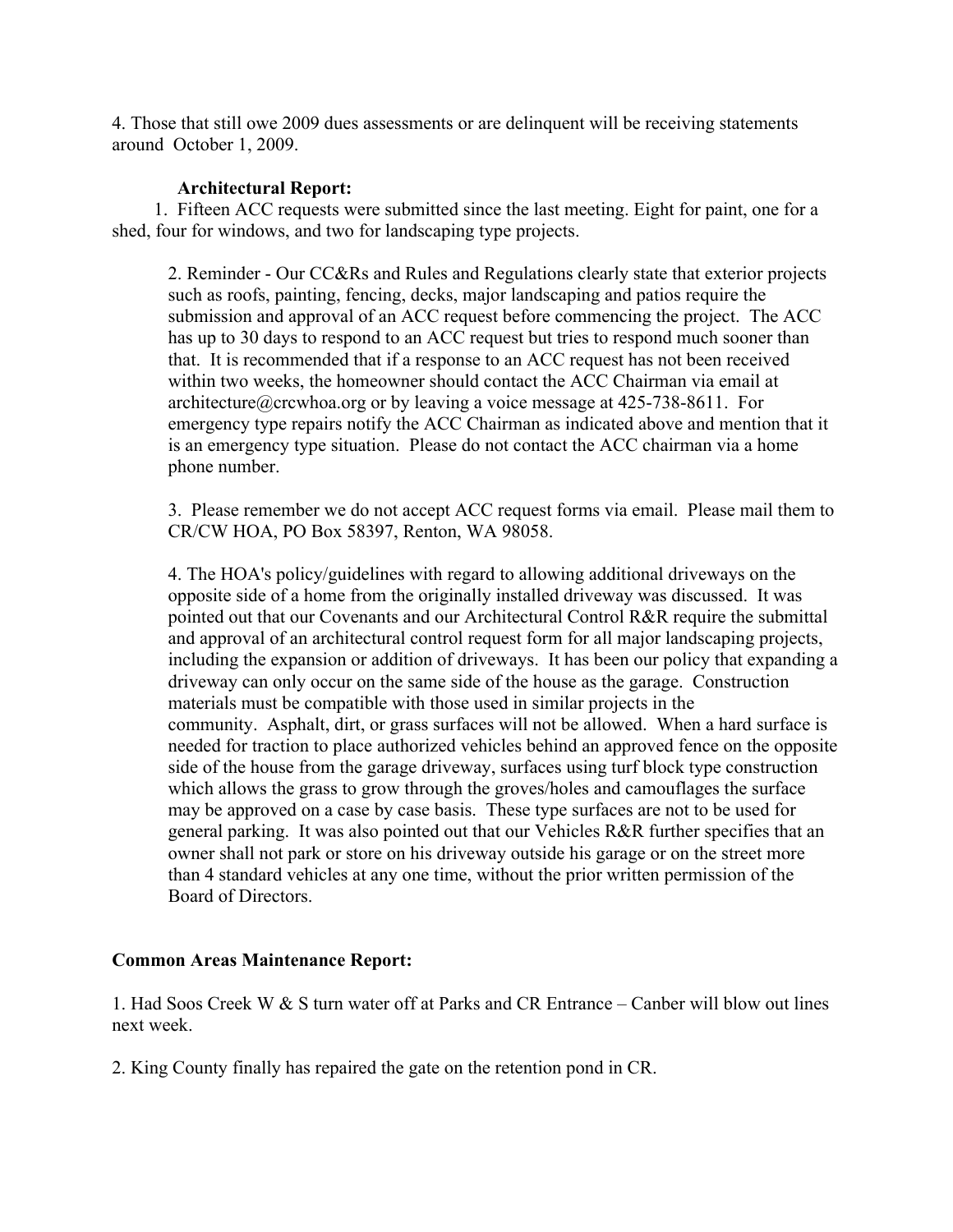3. Had to replace damaged infant swing at CW Park – it was suggested we replace the existing half swing with a full one. At least 3 times teens have been seen standing in the infant swings. If any Home-Owners see this please tell them to get off the small swings – these cost about \$90 to replace.

4. Labor Day storm broke several large and small branches from trees in several areas – no damage other than branches. One large branch from a plum tree along the retention pond that backs up to Lake Young's was blocking the sidewalk. I cut it down and had Canber cut back braches overhanging the street and remove the debris.

5. Please keep a watch for suspicious Activity and call 911 – we have a new case Number to report any after hour or unruly activity in the Parks #09-179682.

Reminder: Our parks are private parks which exist for the use and enjoyment of HOA residents, their families and guests. They are not public parks. Our park Usage rules apply to everyone. Following arc some of the rules that have been established to maximize safety, and minimize liability and maintenance cost:

A. Park Hours: 9:00 am to dusk.

 B. No Smoking, alcohol, drugs, loud music, golfing, motorized vehicles or Fireworks are allowed.

C. Animals must be leashed and owners are responsible for cleaning up after their animals.

# **Complaints Negotiations Report:**

1. There are currently 21 open active complaints

- 1. 3 are in the fine stage
- 2. 10 have received their 1st non-compliance letter
- 3. 5 have received their 2nd certified non-compliance letters

 4. 3 have received the 3rd and final certified non-compliance letters, meaning fines are eminent.

2. Seven non-compliance issues were closed since the last meeting.

3. Reminder: All complaints must be submitted in writing and signed by the author. We do not typically react to anonymous complaints submitted by letter, email or phone.

- 4. Our attorney is addressing one homeowner whose home has multiple violations and has accrued a large fine as a result.
- 5. Complaints must be received in writing and with a valid full name and address included. The HOA can not follow up on complaints which are anonymous.

## **Legal and Insurance Report:**

Communication continues with the HOA attorney regarding the complaint made by a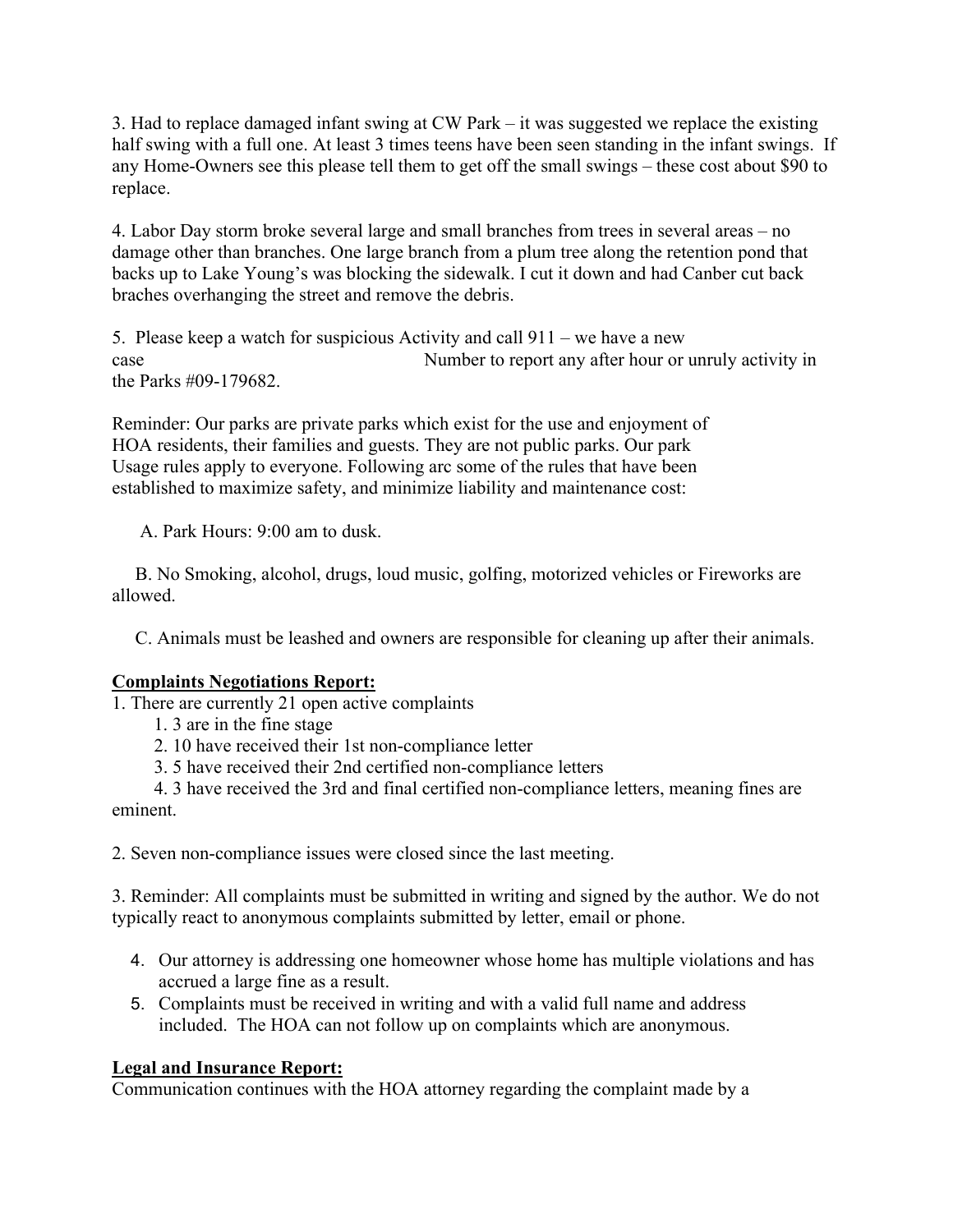homeowner against the Association and individual Board Members. The HOA will be returning to court in September where motions for summary judgment will be argued.

### **Rental Home / Change of Address Committee**

Changes of Address and Rentals

• Reminder – When HOA correspondence needs to be delivered to an address other than the HOA street address, your HOA needs to be notified in writing of the correct address to send the correspondence. This applies to absentee homeowners who are renting or leasing their homes, homes that are vacant, and homeowners who choose to receive their correspondence at a PO Box or alternate address. In addition homeowners who are renting or leasing are required to comply the provisions of the Leasing/Rental of Homes/Tenants Rules and Regulations.

## **Capital Improvement Committee:**

1. CR Entrance signs picked up.

- 2. Camber quote for block edging at CR side entrances received.
- 3. Let us know of any other suggestions for Capital Improvements.

### **Old Business: None**

#### **New Business:**

The HOA's policy/guidelines with regard to allowing additional driveways on the opposite side of a home from the originally installed driveway was discussed. It was pointed out that our Covenants and our Architectural Control R&R require the submittal and approval of an architectural control request form for all major landscaping projects, including the expansion or addition of driveways. It has been our policy that expanding a driveway can only occur on the same side of the house as the garage. Construction materials must be compatible with those used in similar projects in the community. Asphalt, dirt, or grass surfaces will not be allowed. When a hard surface is needed for traction to place authorized vehicles behind an approved fence on the opposite side of the house from the garage driveway, surfaces using turf block type construction which allows the grass to grow through the groves/holes and camouflages the surface may be approved on a case by case basis. These type surfaces are not to be used for general parking. It was also pointed out that our Vehicles R&R further specifies that an owner shall not park or store on his driveway outside his garage or on the street more than 4 standard vehicles at any one time, without the prior written permission of the Board of Directors.

Motion made to accept Camber Bid for installation of block edging at CR Entrance. Motion Passed.

Motion made to purchase new infant swing for CW park. Motion Passed.

**Welcoming Committee** – If you are new to the neighborhood and would like an HOA information packet, call the HOA phone number at 425-738-8611 and leave a voice message or